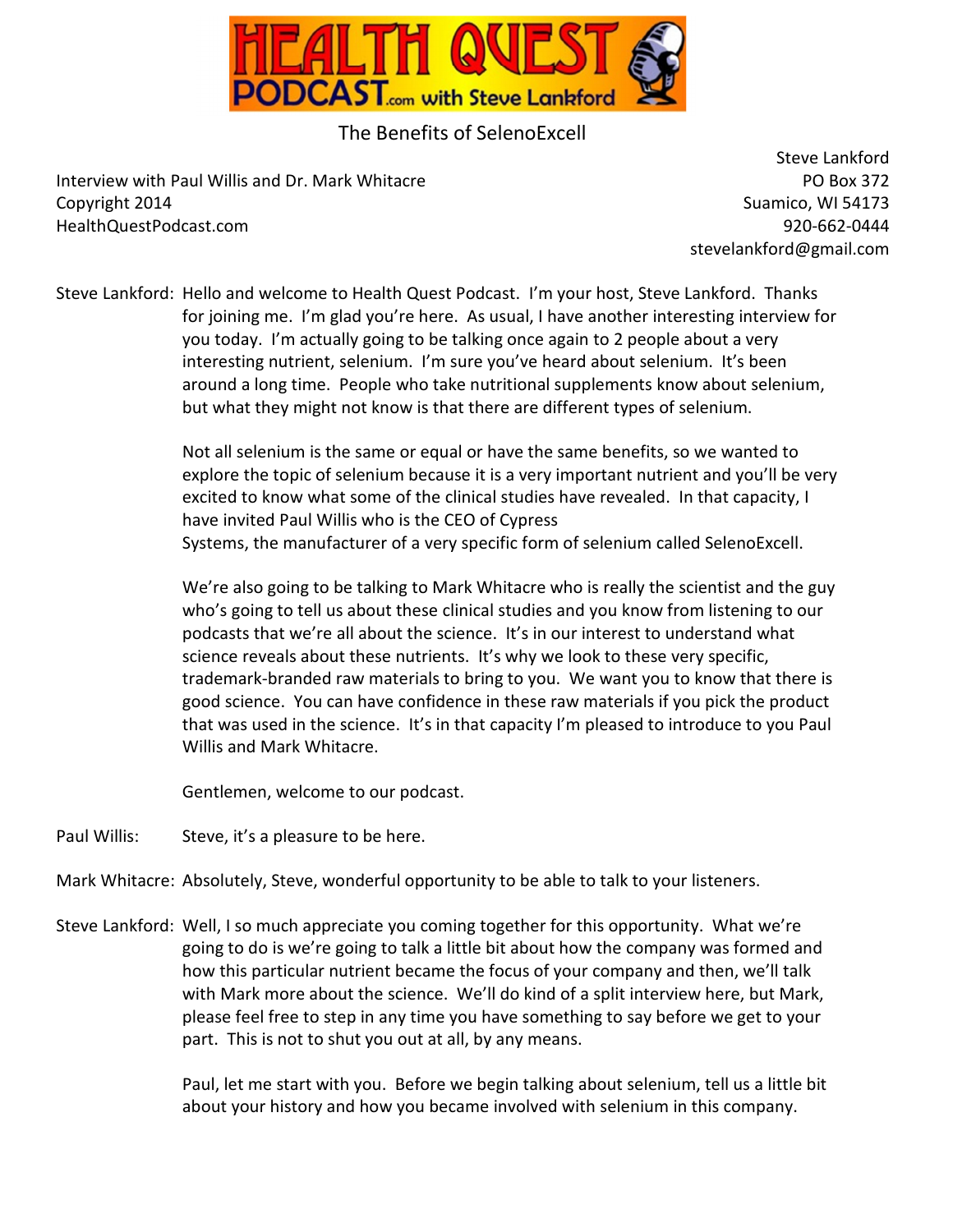Paul Willis: In actuality, the history of selenium and SelenoExcell in Cypress run parallel and it's laid out in a very cohesive story of the product, starting with the development of SelenoExcell. It goes back to the early 1980s, when our director of fermentation, Dr. Lon Baugh, developed the product that now is trademarked as SelenoExcell. During that time in our nutritional environment, a bunch of different folks were looking at alternative forms to the inorganic sodium selenite. They were looking at how to develop a natural food form of organically-bound selenium.

> There was a lot of work being done with hydroponics and growing broccoli and different plants in enriched water systems or enriched soil and really looking at how to get an enrichment of the selenium content in plant; the downstream processing, the uptake by the plant, just a tremendous amount of variables in that kind of natural system.

> It was discovered by Dr. Baugh back in the '80s that baker's yeast like we make bread out of, you would think of a company like Fleischmann's yeast and the same kind of yeast that you use to make your bread, when you ferment that yeast and during that fermentation process, it was discovered that if you introduce minerals into the fermentation such like selenium or chromium or zinc or molybdenum and manganese, these are all nutritional yeast products that we have, but it was discovered that if you introduce selenium into the fermentation that the yeast would replicate that process exactly like a plant.

> It would take that selenium into its cell structure. It would organically bind it into its protein structure. Then, the yeast could be pasteurized and spray-dried and what we ended up with was a natural food form of organically-bound selenium that was very predictable. It was in pure culture fermentation. We knew exactly where it was going to end up as far as how much selenium it would organically bind. This became the very first form of organically-bound natural food form of selenium.

> When that was developed in 1980/'83, about that same time, 2 researchers, then both at Cornell University, a Dr. Larry Clark and a Dr. Gerald Combs, were looking at the effects of selenium supplementation on skin cancer. They received funding from our National Cancer Institute and in 1983, this ingredient now trademarked as SelenoExcell, this high-selenium yeast product was put into a cancer prevention trial. This was a gold standard clinical trial, funded by the National Cancer Institute.

 That means it's a long-term trial. It's double-blinded. It's randomized. It's placebocontrolled. These kinds of trials are long-term trials. This trial began in 1983 and this high-selenium yeast product was put in as the intervention agent into that clinical trial. We can fast-forward to the late '80s. I joined a biotech group Phillips Petroleum had at the time, called Provesta Corporation. That's where I met Dr. Baugh for the first time. He was the director of fermentation at this facility in Oklahoma.

 That's where I first learned about nutritional yeast products and particularly, this selenium product. In 1993, I joined Fleischmann's Yeast. That division of Phillips Petroleum had been acquired by Fleischmann's Yeast. That's where I joined to manage the specialty yeast group for Fleischmann's. That came about in 1995. I had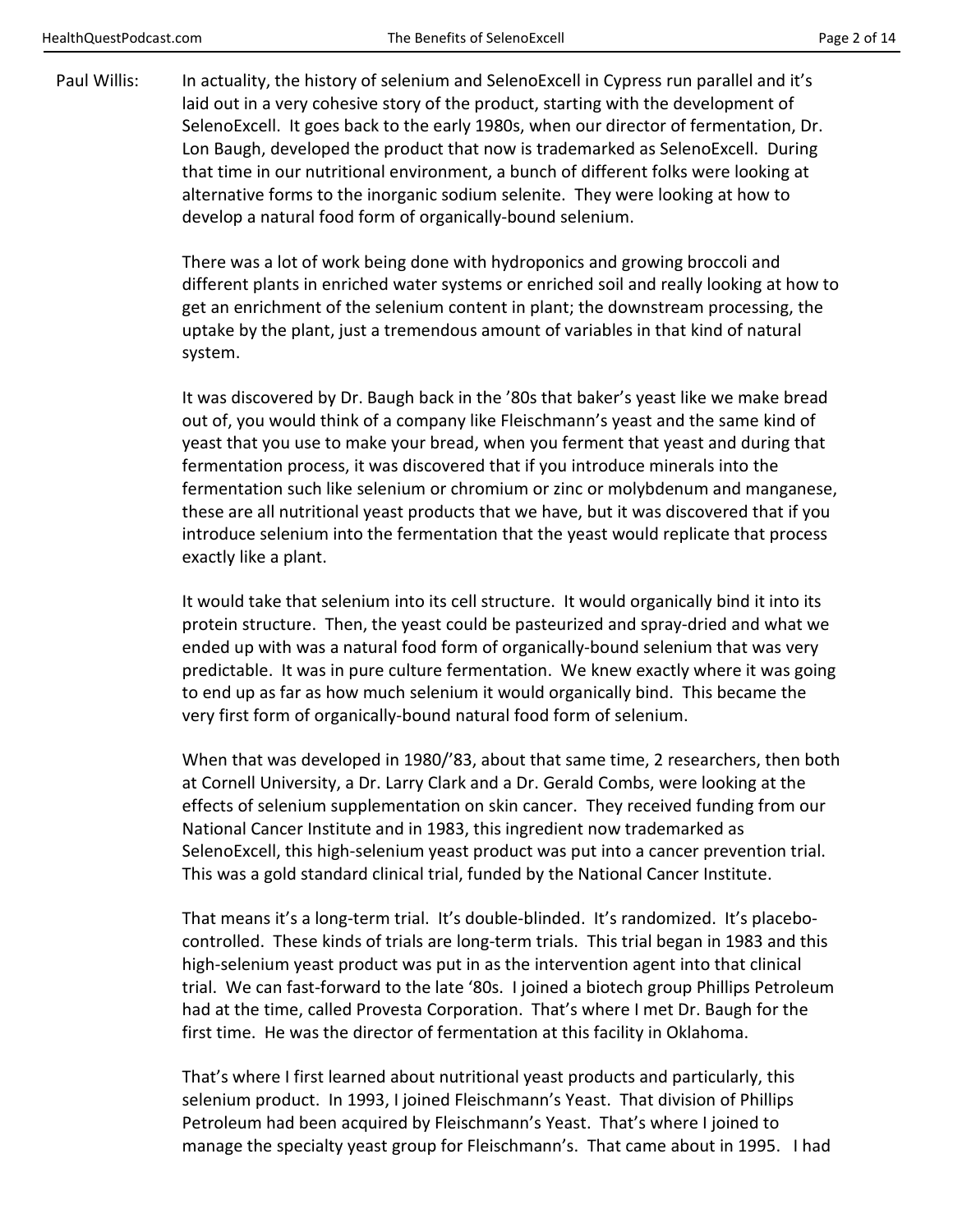the opportunity to bring Dr. Baugh back into the company and we really began to focus on these nutritional yeast products.

 That original trial that began in 1983 was called the Nutritional Prevention of Cancer Trial and we referred to it as the NPC Trial. That trial was then blinded in 1994 early because although it showed no effect on skin cancer, it showed anywhere from a 48% to 63% reduction in colon, lung and prostate cancer. That trial had unblinded in '94 and we knew about this work when I was with Fleischmann's in '95. That study was published in JAMA, in The Journal of American Medical Association, Christmas Eve of 1996.

 We had the very fortunate opportunity to acquire that specialty yeast group from Fleischmann's in 1995. That's when Cypress Systems began. Fleischmann's had some different direction they were going with some of these areas. We put a group of folks together and we formed Cypress. We acquired that nutritional yeast group in 1995. It was very fortunate for us because here this study was going to be published Christmas Eve of 1996.

 That became a real pivotal point, not only for us as a company, but really for the history of selenium research and pulling all the positive things that had developed about selenium and really launching going forward.

- Steve Lankford: Well, that's a very interesting history and it's those kinds of stories I love to hear because this is how, actually, good companies emerge is through the interest, the awareness that somebody has taken and then brings it forward in a way that the rest of us can appropriate. Does that mean that prior to the early '80s, that there weren't really good nutritional forms of selenium? Were we not aware of it or was it just these inorganic forms that were being used or was it emerging as a nutrient right at that time?
- Paul Willis: Go ahead, Mark. This is a good point for Mark to speak in.
- Mark Whitacre: Actually, selenium was really shown to be a required nutrient starting in 1957. It was shown to be this is the nutrient that your body won't produce, that's a required nutrient that you have to have in your food supply. You either have to get it in the food you eat or take a supplement. We don't receive enough selenium in our food supply. That really was founded as a required nutrient in 1957 and the form that was probably known best at that time was the sodium selenite.

 By the way, most of that work was done at Cornell University in New York and that's where I got my Ph.D. I finished in 1983, about 30 years ago when selenium research was really just starting to really become at its height, but in 1957 at Cornell, by Dr. Milton Scott, it was shown to be a required nutrient that we have to have, both human and animals have to consume it.

 Sodium selenite was the most common form and really, starting more in the late '70s and the early '80s was when different forms of selenium started to be looked at beyond sodium selenite, like high selenium yeast, SelenoExcell which is our product,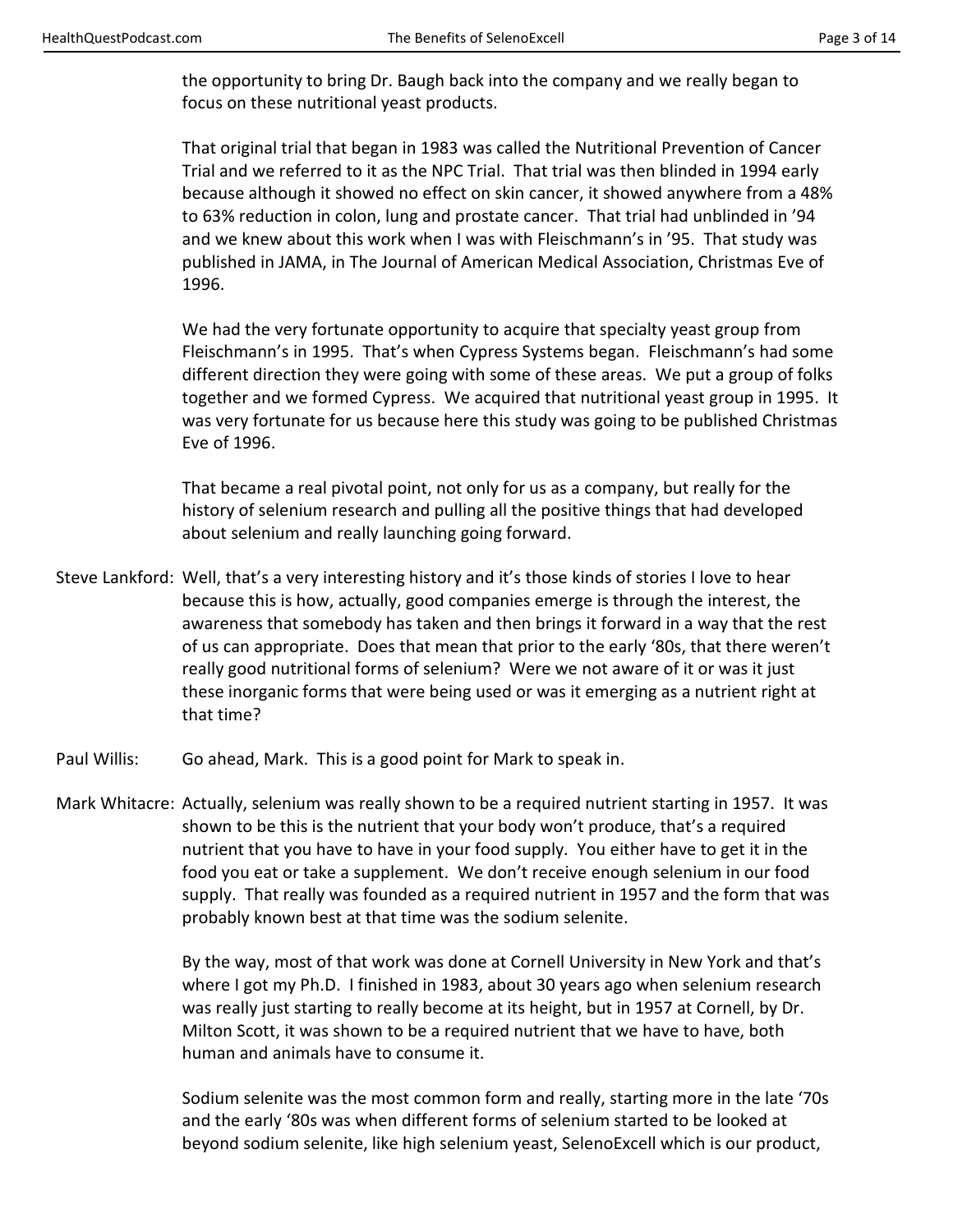selenomethionine, but that work was really starting more in the late '70s and the early '80s. Then, the paper that Paul just mentioned that came out in 1996 in the trial that was started at Cornell University by Jerry Combs and Larry Clark, that trial that was published in JAMA, The Journal of the American Medical Association, in 1996, that started in 1983 at Cornell.

 That was really the first really gold standard clinical trial that showed that there are some different forms and there's going to be some differences in different forms. That was the trial that was used, the high selenium yeast that showed a 63% reduction in prostate cancer.

- Steve Lankford: I think that mid '90s was a seminal time in the nutritional products industry. I'm sure you remember very well, also, because that was when we had the battle with the FDA over health claims and so on and we came out with a Dietary Supplement Health and Education Act, DSHEA. DSHEA was an interesting piece of legislation because it allowed companies to develop what were called qualified health claims. From what I understand, your SelenoExcell has been approved by the FDA for a qualified health claim. Explain to us what that means to us.
- Paul Willis: There's very few ingredients that have a qualified health claim and qualified means that in regards to selenium and the prevention of cancer, the qualified heath claim addresses the fact that there is some evidence the FDA recognized that selenium has been shown to prevent certain forms of cancer. The qualified part of that is that FDA feels like this is nonconclusive and that more research needs to be done. So, they're recognizing that the evidence is out there, that there is a link between the supplementation of selenium and the prevention of cancer.

 They recognize, also, that it's not conclusive yet and we agree with that. That's why we've continued to do ongoing research and that they recognize that research needs to be done. It's a strong statement, this qualified health claim, to be put on a supplement bottle and many of our customers have that. We recognize that there is a link, we're not through yet, more research needs to be done and we're in the process of doing that research work.

- Steve Lankford: Yes and here were are, almost 20 years later, so I know additional research has gone on and is still going on. That's what's so very exciting because as early as the mid '90s, we were seeing these benefits. Let's talk about selenium in general and its role in human nutrition. What does selenium do?
- Paul Willis: Mark, that's your Ph.D. thesis right there.
- Steve Lankford: Let me introduce Mark Whitacre and before you answer that Mark and since we're going to shift to you in the science exploration, tell our listeners just a little bit about your background.
- Mark Whitacre: I have a Ph.D. in selenium biochemistry. There are probably fewer than 100 selenium biochemists in the world. I went to Ohio State University for my bachelor's and master's in the nutritional field and then I got my Ph.D. at Cornell University in New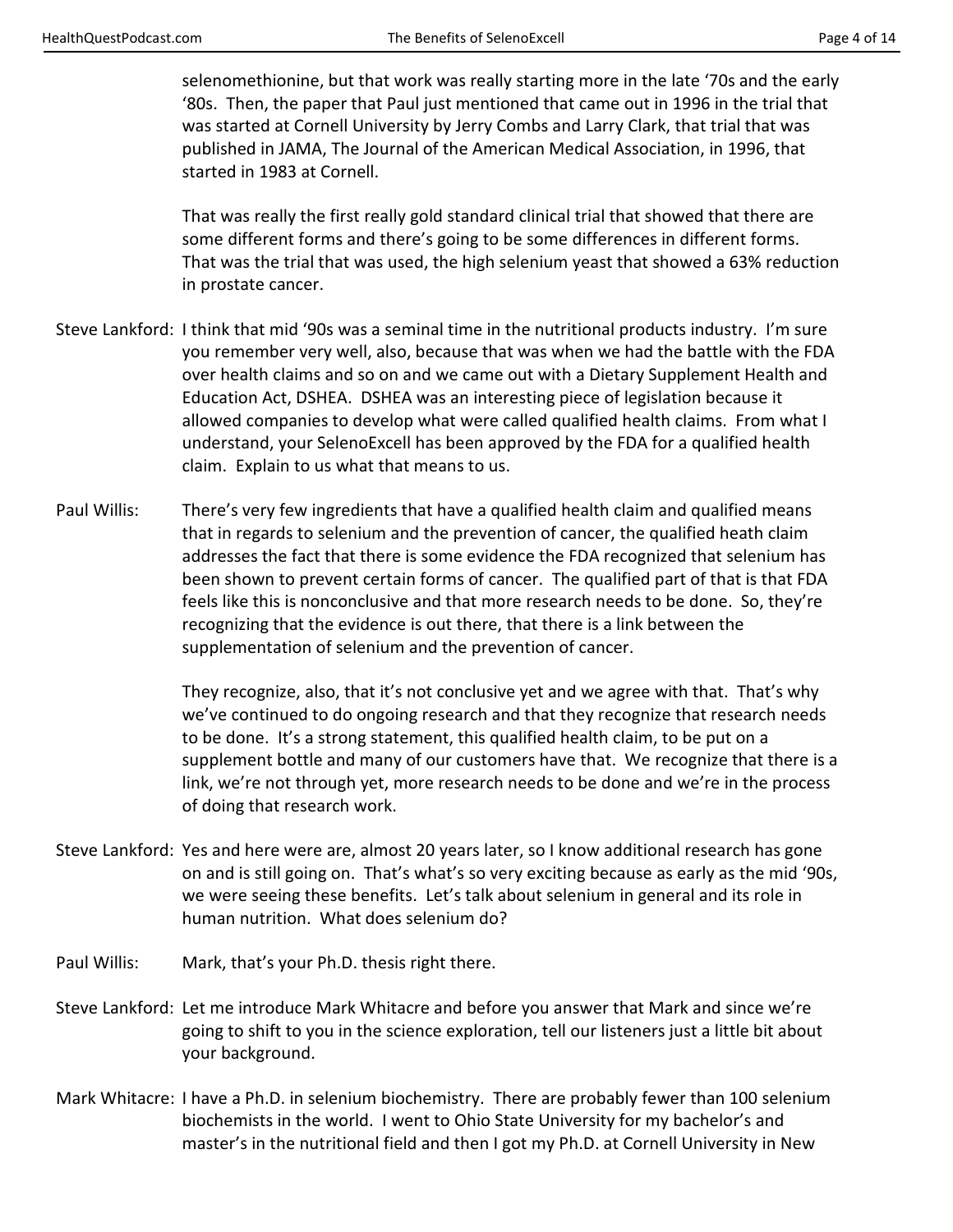York, where I mentioned earlier about that's where selenium was really discovered to be a required nutrient for both humans and animals. I got my Ph.D. in nutritional biochemistry in 1983 at Cornell University.

 I studied under Dr. Jerry Combs, who was the one who was the co-investigator on the study that we talked about earlier that was published in 1996 by JAMA. That's who I studied under, who I got my Ph.D. under. I've been involved with Cypress for over 7 years, heading up on their research and technical side for Cypress Systems.

- Steve Lankford: So, you have a long history of being aware of the science and the need in human nutrition for selenium. Let's turn our attention back to that question. Tell us, what is the role of selenium in human nutrition?
- Mark Whitacre: Basically, it started off, as I mentioned, in 1957, where selenium was first discovered to be a required nutrient, but it wasn't until 1973 and that research was out of the University of Wisconsin, when the actual first biochemical role, because there have been more biochemical roles since then, but the first biological role of selenium was discovered in 1973 by a professor named Dr. Rotruck at University of Wisconsin who found that selenium was a component of an enzyme known as glutathione peroxidase.

 The enzyme known as glutathione peroxidase is really the first line of defense of preventing free radicals from being produced in our body. As we know, free radicals which are atoms with unshared electrons are very dangerous to our body. They can cause cancer and heart diseases and a lot of the chronic diseases that we obtain in the human body are because of what's happened at the cellular level with these free radicals. The free radicals are a bad thing. They're something you want fewer of in every cell of your body.

 This enzyme in glutathione peroxidase converts hydrogen peroxide in our body to water, so it basically detoxifies hydrogen peroxide, which is something you don't want and by detoxifying that that reduces the production of free radicals at the cellular level. Even though something like a vitamin E or a vitamin C would be an antioxidant to help gets rid of free radicals, the advantage of something like selenium and its antioxidant role is it prevents free radicals from being produced in the first place.

 Biologists would refer to it as one of the first line of defenses to reduce free radical production, as in something like a vitamin C or vitamin E as antioxidant to help get rid of free radicals that are produced compared to selenium that would prevent them from being produced in the first place. This enzyme glutathione peroxidase is a protein that has been proven that without selenium, it will not function.

 It's really referred to more commonly now in the last couple of decades as seleniumdependent glutathione peroxidase because to reduce free radical production by converting hydrogen peroxide to water, which is basically detoxifying the cell and reducing the amount of free radicals from being produced, for that glutathione peroxidase to be active, it requires selenium as a co-factor to make that work. So, selenium is a very critical compound for reduction of free radicals which cause lots of chronic diseases in the human body.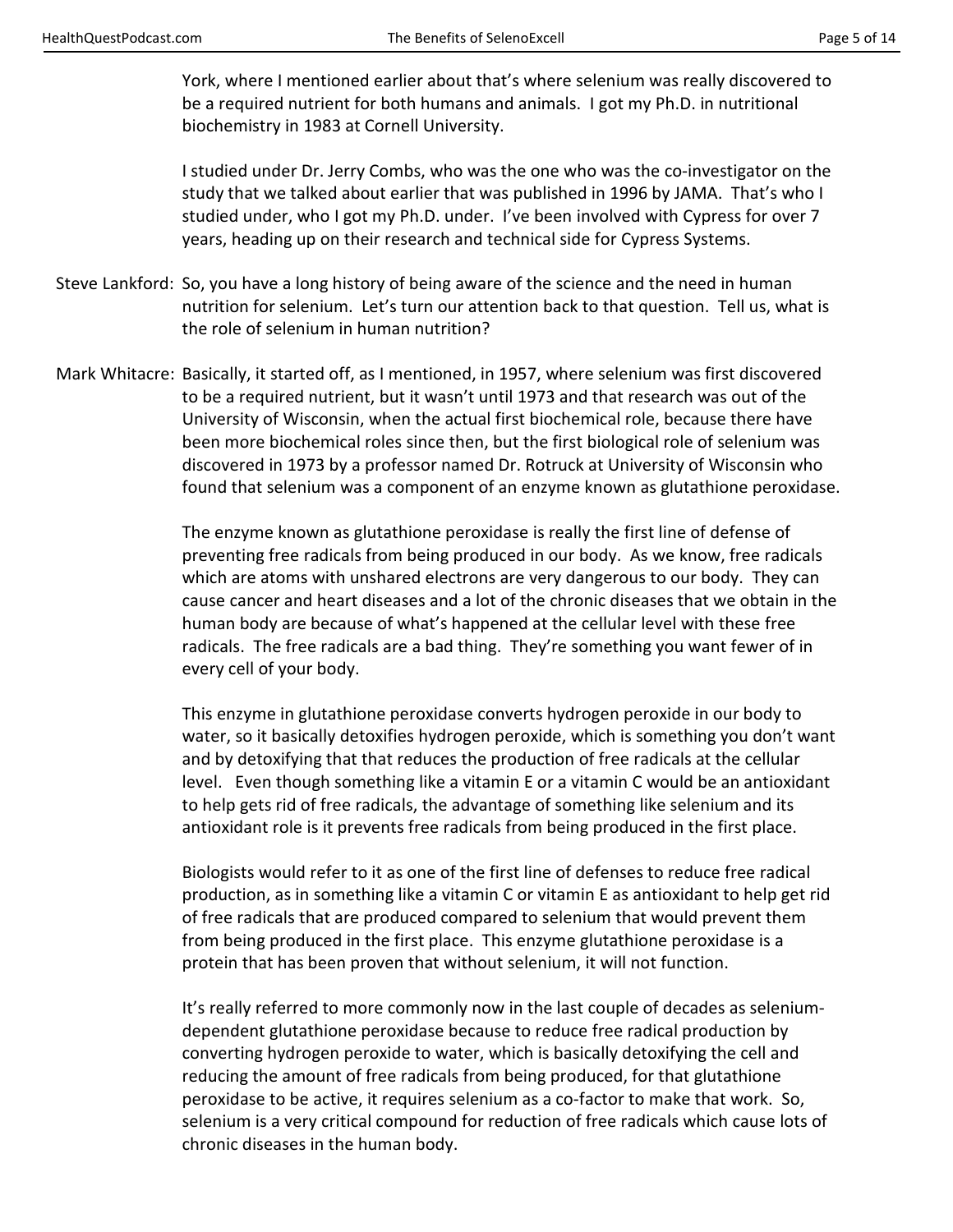Paul Willis: Steve, an important thing to recognize for your listeners is that we speak in our industry a lot about condition-specific nutrient, that for a specific condition, will this nutrient have an application or a health benefit? What Mark just described and the role of selenium as a co-factor for glutathione peroxidase, all the areas that those free radicals damage cells, whether it's in cardio, whether it's immune function, whether it's cognitive, whether it's cancer prevention.

> All of these areas, selenium has such a broad application to condition-specific applications because of this co-factor role that it plays with glutathione peroxidase and the quenching of free radicals. We hear a lot about taking antioxidants and there are a lot of great antioxidants, but glutathione peroxidase and selenium play a role in quenching those before they ever happen. As Mark refers to it as the first line of defense that our body has in quenching these free radicals.

Mark Whitacre: The unique thing to what Paul just said, now to put it in a practical application of what came next, the biochemical role of selenium discovered in 1973 as part of this enzyme glutathione peroxidase. Now fast-forward 10 years, 1983, Dr. Larry Clark, who was at Cornell at that time before he moved to University of Arizona and then Dr. Combs, who was at Cornell for 30 years in his career, who is now director of the USDA in North Dakota, take both of those professors at Cornell and it's 1983. That was my last year to finish my Ph.D. at that time.

> It's interesting this trial that became so historical in the world of selenium was actually starting during my last year of finishing my Ph.D. at Cornell in 1983. They're sitting there and they're thinking, okay, selenium, glutathione peroxidase, reduction of free radicals. Which is one of the most common things that free radicals can cause at the cellular level that can cause chronic diseases in the body is cancer. They set out to do a long-term 10-year trial funded by the National Cancer Institute to look at the effects of selenium on reduction of prostate, colon and lung cancer.

> That's what they found. They found a 47% to 63% reduction in colon, lung and prostate cancer over a 10-year trial, the one that was published in JAMA in 1996, with high-selenium yeast at 200 mcg per day during that trial, which was very practical because if you think about free radical reduction could reduce cancer levels, that would be a next logical step to look at the effect of selenium on reduction of cancer. That's exactly what they did.

 There have been numerous trials since that point to support that even further, that selenium does reduce free radical production and in turn, does reduce cancer level.

- Steve Lankford: That would make it really as much a preventive as anything else. Would that be a fair assessment?
- Mark Whitacre: Yes, it is. These trials are prevention trials. There are some trials that very, very supportive, shown selenium is a part of cancer treatment and show some very encouraging results, but the bulk of the selenium body of research over the past 30 years is in the area of cancer prevention. Selenium is one of only a couple nutrients,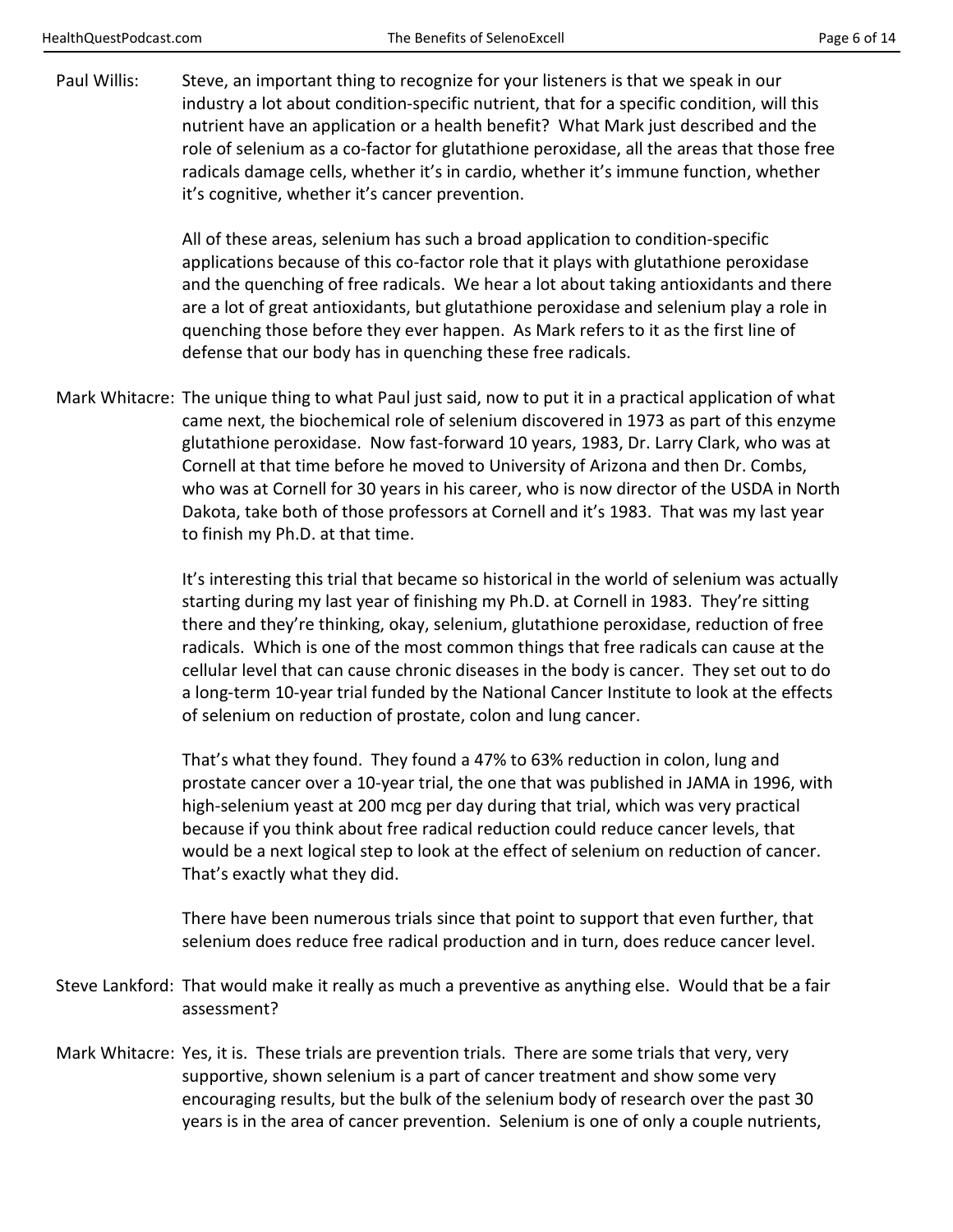as Paul had mentioned, that have a qualified FDA claim, 1 of 3 nutrients that have that claim, where selenium has been shown to reduce cancer incidence in humans.

- Steve Lankford: Is it because of the mechanism that you describe, is that what gets all the credit for the benefits of selenium or are there other aspects, as well, which contribute to its role?
- Mark Whitacre: That's a good question, Steve. At one time, if you would have asked that question 10 years ago, I think most selenium researchers around the world would say cancer reduction is because of the selenium component in the glutathione peroxidase activity to reduce free radicals.

 Over the last decade and first trial came out in 2008 called the Select Trial, it has shown that the other selenium forms, like sodium selenite, for example, and then selenomethionine, a second form, it has been shown that those 2 forms fed to both humans and animals will increase the glutathione peroxidase activity to get it to the optimum level, but not reduce cancer risk.

 Matter of fact on 35,000 men, selenomethionine was shown in a prostate cancer trial called the Select Trial that was published in 2008, in 35,000 men it increased the glutathione peroxidase level activity to optimal level, but there was no reduction in cancer rate and cancer incidence.

 At this point, in the last decade the evidence is really supporting that form does make a difference and that there is another biological role other than glutathione peroxidase for cancer reduction because the trials are showing that high-selenium yeast in SelenoExcell, the SelenoExcell form, Cypress form, does reduce cancer incidence and also, increases glutathione peroxidase activity.

 Trials are also showing that sodium selenite and selenomethionine do not have the same effect, even though they reduce free radicals by increasing glutathione peroxidase, those 2 do not reduce cancer incidence, as the Select Trial clearly showed. It does appear that there is another role other than glutathione peroxidase in the cancer reduction and the thought among selenium researchers around the world, the thought at this point is and what's been researched is and what was interesting was some of that data will come out in 2 trials.

 We'll get at that a little bit later in the interview, but in 2014, we've got 2 exciting trials to be unblended and be published in 2014. What's exciting is the thought is that the fact that high-selenium yeast has a selenomethionine form, so it has a methylselenocysteine form. It has a selenocysteine form.

 Because it has multiple forms and because it's organically bound in protein and the other 2 do not have multiple forms and these other 2 forms, sodium selenite and selenomethionine are not organic and protein-bound, the thought is for those 2 reasons, that's why it has an effect on reduction of cancer and the other 2 do not, that these multiple forms are making a difference. These multiple forms of selenium and high-selenium yeast SelenoExcell.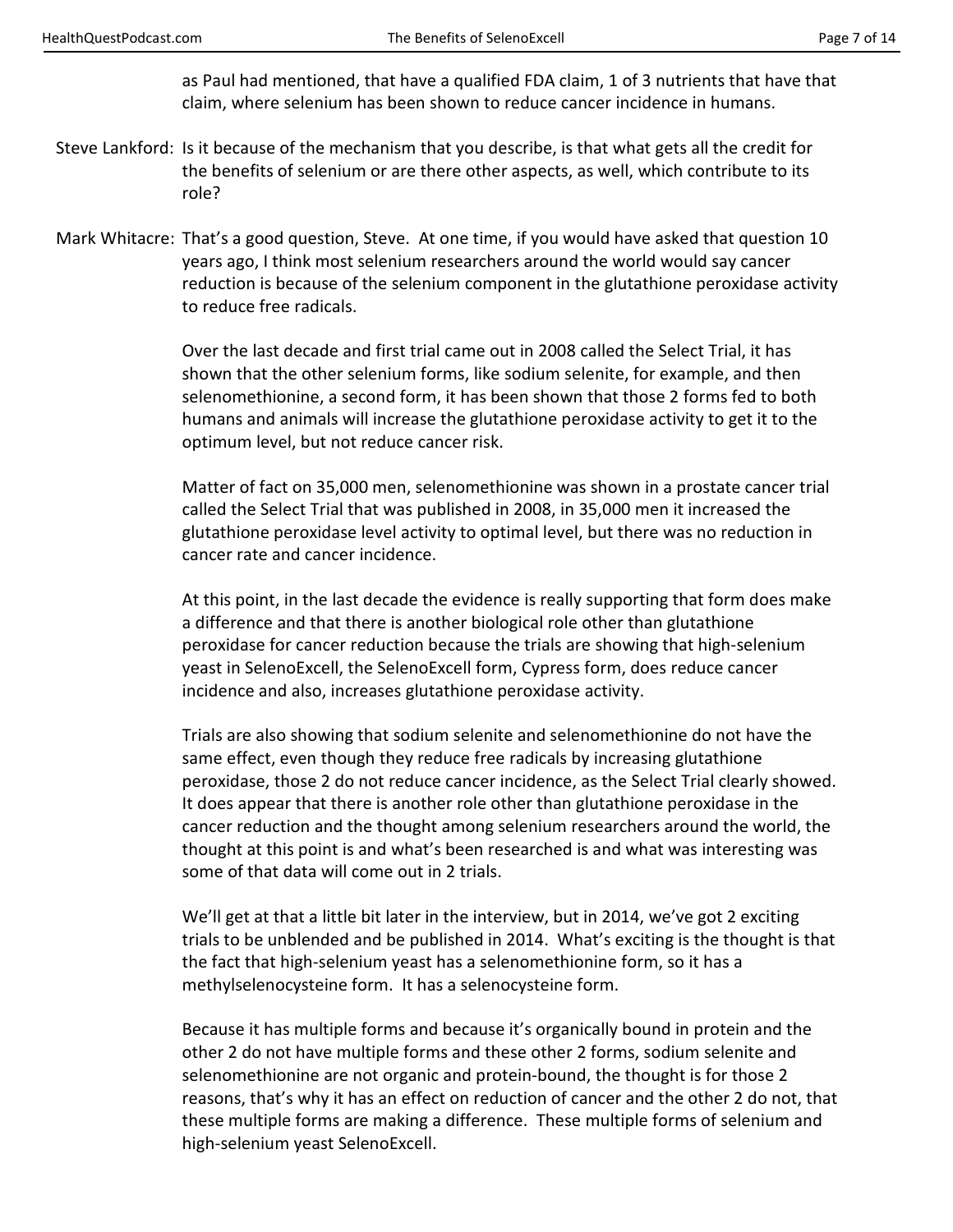Steve Lankford: I think that's a very important point that you just made and it reiterates the point that I've made many times here on our podcast that if you want the results or you want to have confidence, use the potency that was used in the study. Here's a good example. If somebody read that selenium helps prevent cancer, without any other qualifying information, they may buy another form of selenium and not get the benefit and they may never know that they're not getting that benefit because these are such subtle things that go on in our body and take years, sometimes, to develop.

> To look at these studies and understand not only that there is this benefit from this form, but now also, we are not seeing the exact same benefit in these other forms. Be aware of that. That's an important distinction and it's very clear because we're talking about different forms of selenium. I appreciate that you made that point and that there is this scientific distinction. You've mentioned that we have studies that are emerging in 2014 and we've talked about looking forward to those studies and sharing them here on our podcast.

> Take us through the interim between the results that came out from this first study to the emergence of these studies that are still undone. What have you seen in terms of some other compelling scientific inquiry?

Paul Willis: Can I interject one thing before we jump to where we're at right now?

Steve Lankford: By all means.

Paul Willis: Because there's one area, what has brought us to this point today and looking at selenium forms that's really critical for your listeners to understand. When this work using the high-selenium yeast was published in JAMA in 1996, many of the oncology groups that were looking at colon, lung and prostate cancer and looking at nutritional agents, many of these oncology groups wanted to put in confirming grant application, confirming study, application to do confirming work.

> The National Cancer Institute was looking at this high-selenium yeast that was used in the original Nutritional Prevention of Cancer Trial and they said before we are willing to fund ongoing research, this product needs to be standardized. Even within the high-selenium yeast product category, there are many different forms of that, many adulterated forms. We have companies that even today will sell a high-selenium yeast product and it's nothing more than baker's yeast or even brewer's yeast that is blended with sodium selenite.

 The National Cancer Institute was concerned about that because here we're going at that time for a public health recommendation. The NPC Trial was considered a landmark trial. It was one of the first times that a nutritional agent like high-selenium yeast had been shown to prevent cancer, so everybody wants to validate that work. Before we could validate it, the product had to be standardized.

 In 1997, working with this, Dr. Baugh and I began the process with NCI to standardize the product because they just weren't going to substantiate a product where we had a lot of adulterations. We took a year and a half and we showed that there was a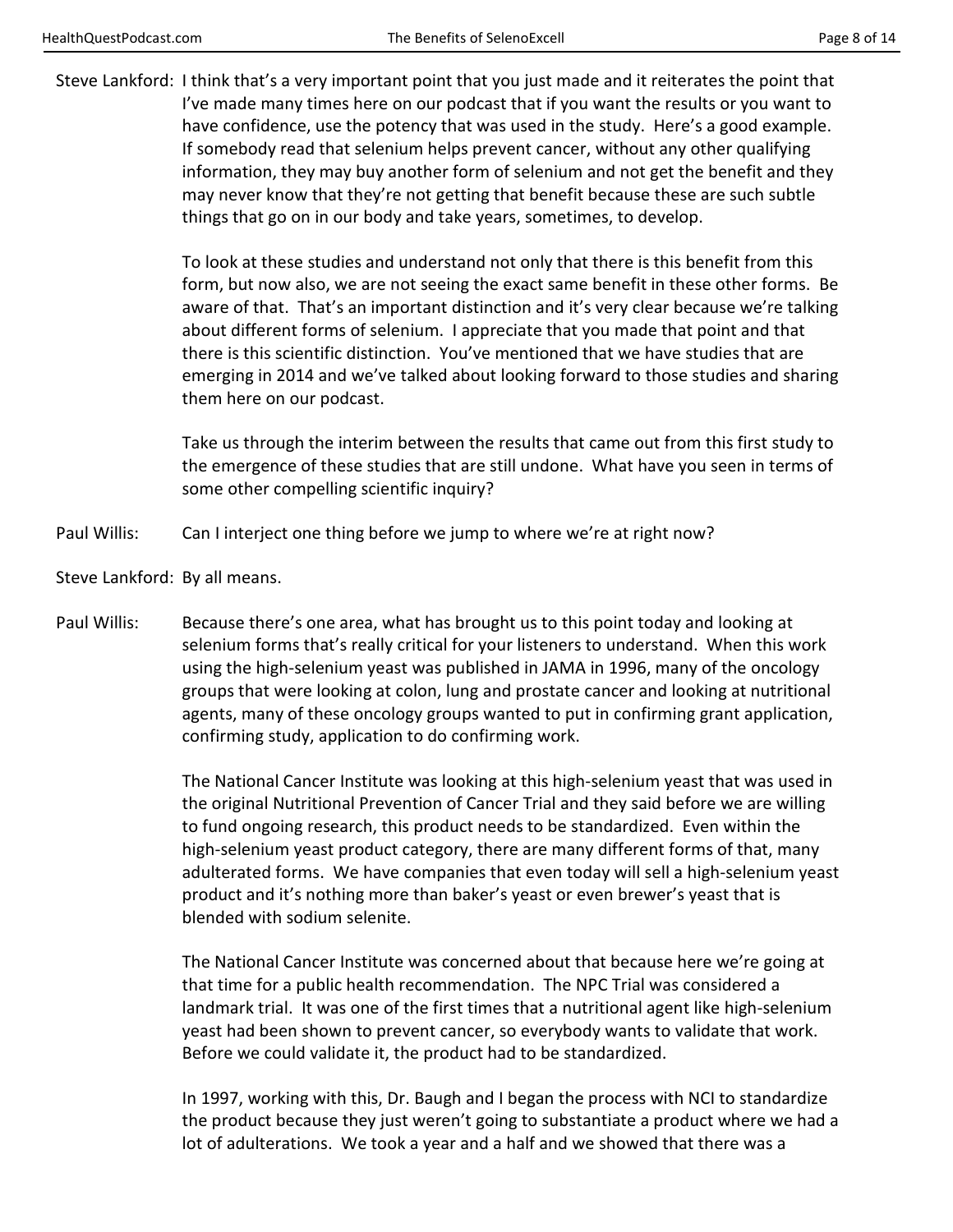standard of this, what the standard should be, what the matrix of the product should look like. At the end of that time period in 1998, we completed it to their satisfaction and we signed a clinical trial agreement.

 One of the first clinical trial agreements with National Cancer Institute on a nutritional agent, SelenoExcell is named in that clinical trial agreement so that when research is published like what Mark's going to talk about here in regards to new research, it will state that the form of selenium used was SelenoExcell high-selenium yeast because even within that category, they want the consuming public to know that this product has been standardized, validated, researched and this is the form that you should look for.

- Steve Lankford: And that indicates the quality, the standard of the study, and it would make sense that if it's not standardized, how do we have confidence in it? Again, it goes back to the work of creative and innovative companies to do this work so that we have a foundation, then, to go forward with these studies. I think that's so important and I appreciate you making that point for us. Then, once we got to that point where were had a standardized ingredient, meaning that every batch could be consistent and be counted on so that we could compare results optimistically and with confidence.
- Paul Willis: Yes. That is correct.
- Steve Lankford: Let's look at some of those studies since then. Were there, then, these studies granted so that we actually then got some more research?
- Mark Whitacre: Yes, there was and one of the first studies that came out after the 1996 publication was a study that was funded by the National Cancer Institute, looking more at prostate cancer because prostate cancer had the most significant effect with the 63% reduction, the highest number compared to colon, lung and prostate. They were all 3 very high and they were all 3 close to 50% and above, but the highest reduction was with the prostate cancer in that 1996 JAMA publication, so Penn State jumped on that to pursue that further and they had a 2002 publication, also with high-selenium yeast.

 They used the same form like you were talking about earlier, used the same form at the same level, the previous clinical trials had proven these 200 mcg per day of SelenoExcell high-selenium yeast, they matched the form and same concentration and they found the same effect, a very positive effect in reduction in prostate cancer. They were mainly looking at PSA levels and biomarkers and things of that sort. That was published in 2002 by Penn State University to verify and further support the JAMA Trial.

 There have also been some animal trials that have also supported that, both the University of Chicago and Purdue University during that interim from 1996 up to the point where some of these new trials are coming out in 2014. So, there have been both human and animal trials to further support that. One of the largest trials, the Select Trial that came out in 2008, that was a 35,000-man prostate cancer trial and that was using selenomethionine, not the same form that clinical trial previously had proven. They used selenomethionine and it had no effect.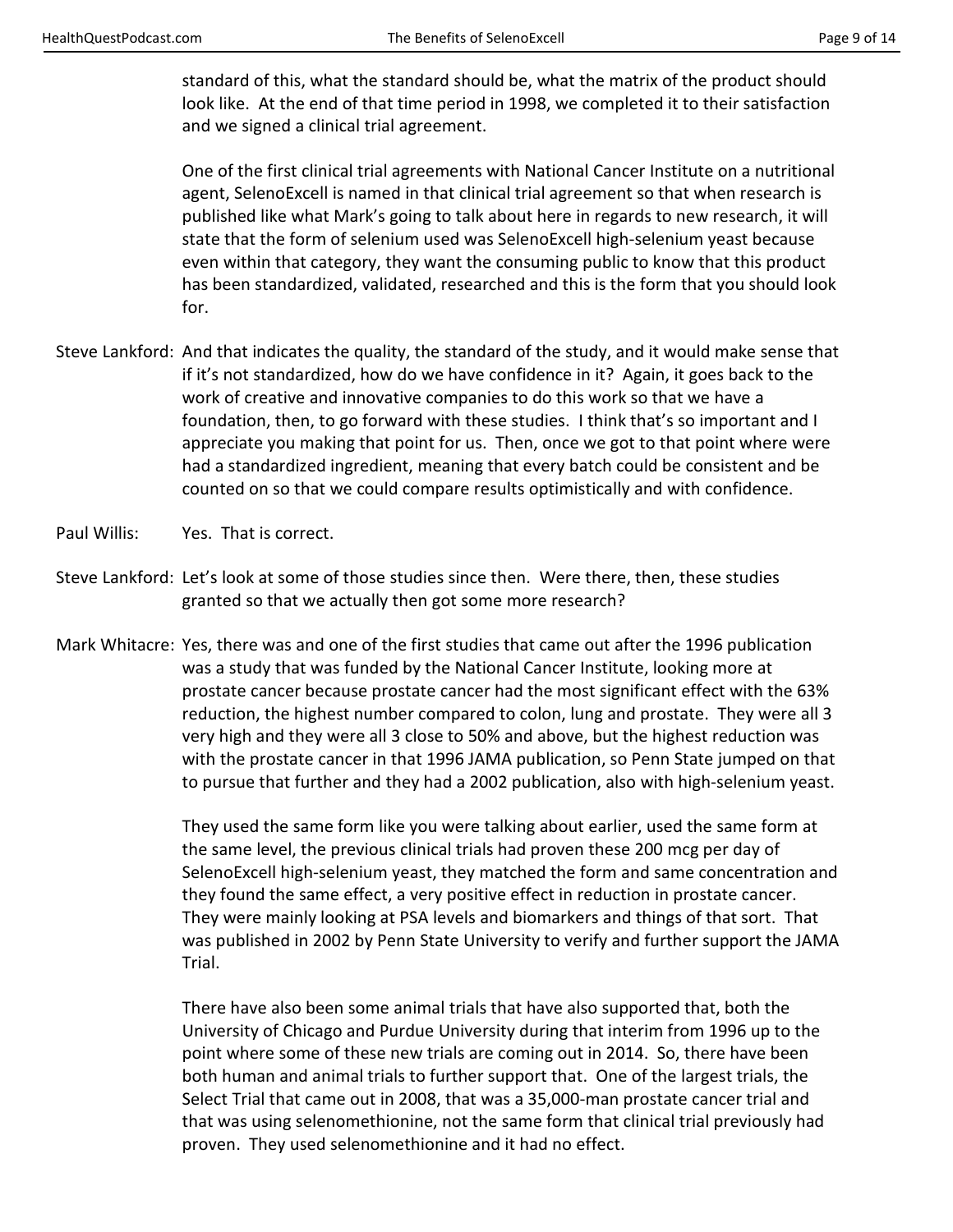A lot of people thought, wow, that could be a negative for the selenium world. Cypress quickly thought, well, that's clarification. That's not a negative. That's further clarifying that form does make a difference. I think because of what you saw in the Select Trial that was published in 2008, I think you see that most researchers are back to using the form that was clinically proven in the past and the same level.

 I think that's why we're seeing the new trials using SelenoExcell high-selenium yeast at 200 mcg and that's exactly what we're going to see in the results coming from 2 trials in 2014, same form, same level because form does make a difference.

Steve Lankford: That certainly is the point that we want to make, that form does make the difference and people need to know that it makes that difference. Just to make sure that I'm clear on the results of these studies, that was to suggest that people taking 200 mcg of selenium in the form of SelenoExcell were given to 1 group and the other group received placebo and over a period of time, the group that received the SelenoExcell had less incidences of prostate cancer. Is that what we saw and that's what we're measuring is the lowered frequency of prostate cancer emerging in the men who took the selenium versus the placebo?

Did I get that right?

Mark Whitacre: Exactly. Now, 2014, there's more interest to get more in the mechanism of that. Why does high-selenium yeast SelenoExcell work and selenomethionine did not work. For 2014, we're going to see 2 things. One, a long-term colon cancer trial published because colon cancer also had a significant reduction in the original 1996 JAMA publication. We're going to see a long-term, 11-year gold standard clinical trial that's being unblinded now as we speak. It's going to be unblinded completely by spring of 2014, publication likely sometime in the fall of 2014, likely.

> There's a lot of factors in terms of when publication dates and so on, but likely fall of 2014 of the long-term colon cancer trial of a yeast placebo compared to SelenoExcell at 200 mcg per day and then a  $2^{nd}$  trial that's more or less looking at the mechanism. This will be the  $1<sup>st</sup>$  side-by-side human trial comparing selenomethionine and highselenium yeast in the exact same trial, side-by-side. To this date, we have trials that show selenomethionine didn't work and trials that showed SelenoExcell did work, but never in the same trial.

> The unique thing about this  $2^{nd}$  trial that's going to be published in 2014 is a side-byside SelenoExcell compared to selenomethionine and looking more at the mechanism. It's a prostate cancer trial, but they're looking more at the oxidative stress of biomarkers, some really key oxidative stress biomarkers that are indicators of prostate cancer, indicators that one would be likely to get prostate cancer if this oxidative stress of biomarkers is certain levels.

 They're looking at that more from a mechanism standpoint to see why is selenomethionine not working and the SelenoExcell is, to get a little bit more into the biochemical and biological reasons why. One will be more a colon cancer incidence trial, long-term gold standard, and the  $2<sup>nd</sup>$  trial will be more getting into the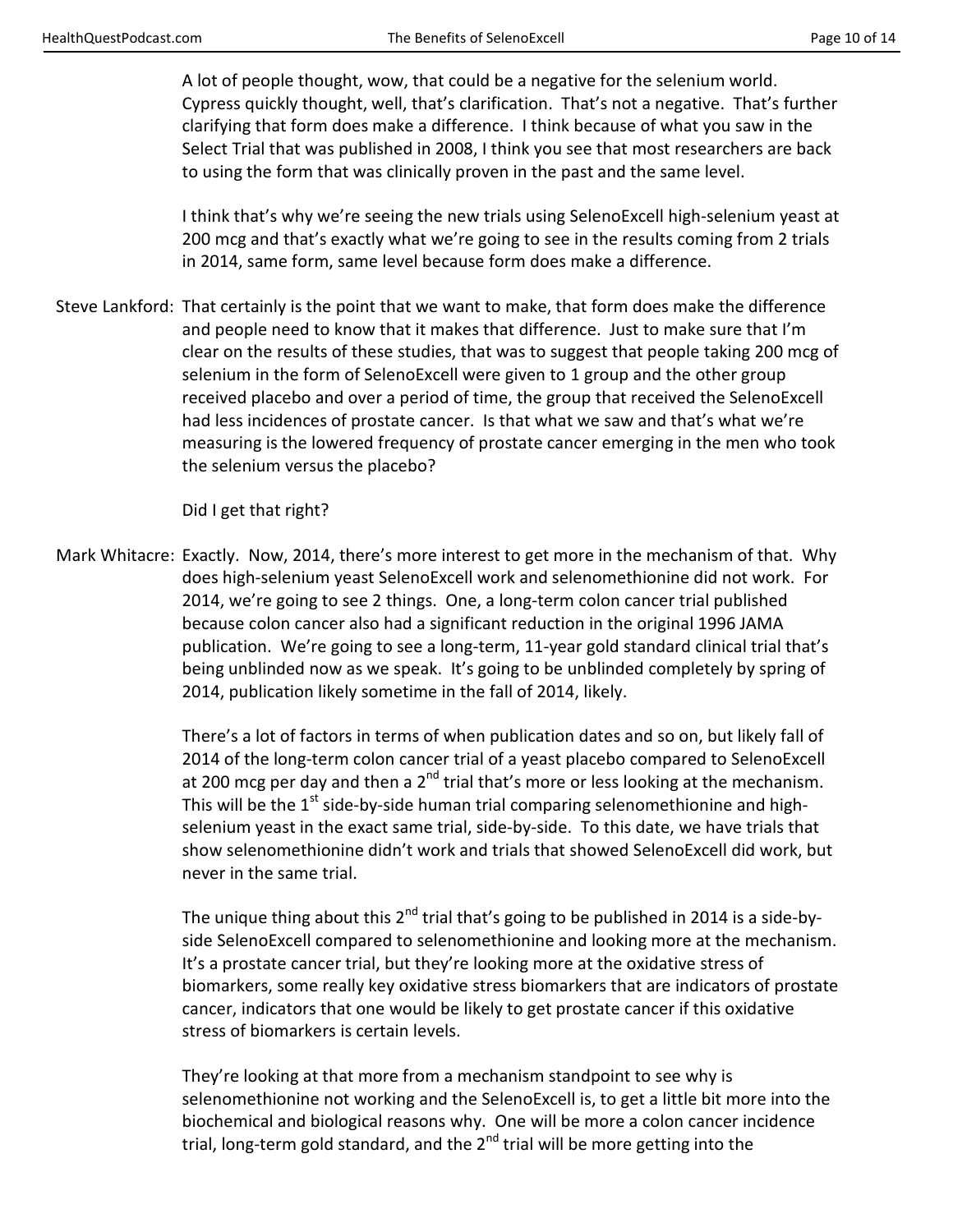mechanism of why form makes a difference. We know the form does make a difference, but we don't know yet the biochemical reason why, so it's a trial getting more into that area, more mechanism; very exciting in 2014.

Steve Lankford: It is very exciting. I get excited just listening to you describe it because this is the kind of research that I like to explore and we will explore that with you, hopefully, on a future date when those are all available and published and we now understand what they reveal. It's exactly these kinds of long-term studies, this investment into the nutritional science that benefits us all. This has been a great introduction into selenium and to SelenoExcell.

> We don't have a lot of time left, so I have a few other questions for you. Are there any warnings or contraindications that a consumer should think about prior to using SelenoExcell?

Paul Willis: I'm so glad you asked that question. Before we got off here, I wanted to speak to your listeners regarding what we see a lot in products labeled as yeast-free. SelenoExcell high-selenium yeast is a nutritional yeast product. It is baker's yeast that has organically-bound selenium. It is pasteurized. It is killed. It's inactive yeast and it's spray-dried. Back in the mid-to-late '80s, there was a book written called, "The Yeast Connection."

Steve Lankford: Yes.

Paul Willis: Today, you can go to your bookstore and there's 2<sup>nd</sup> version, there's Yeast Connection cookbooks, there's whole vast amount of information based on this original book called The Yeast Connection. This book was really addressing the issue of a pathogenic yeast organism like Candida and this yeast sensitivity and yeast infections. We've done multiple interviews with researchers and the medical community in allergies and this type of thing.

> This book did a tremendous disservice to creating a massive confusion about a pathogenic yeast organism like Candida versus a nutritional inactive yeast product like SelenoExcell. Consequently, many of our supplement companies will use ineffective forms of selenium so that they can show yeast-free on their label and that's a tremendous disservice because this natural food form of selenium is the one that's been shown to work. To meet a yeast-free labeling, they're having to put ineffective forms in there.

> We've been involved in this clinical cancer prevention position with this product clear from the 1980s. As you know, in clinical research, they have to document every adverse event and we're copied on these adverse events. If someone comes into the clinic to get their dose and I mean literally, if they stub their toe, that's an adverse event for the clinical trial. We have never in the history of all of this trial, have we had an adverse event associated with a yeast-based product, where someone had a negative reaction because they were taking a yeast-based product.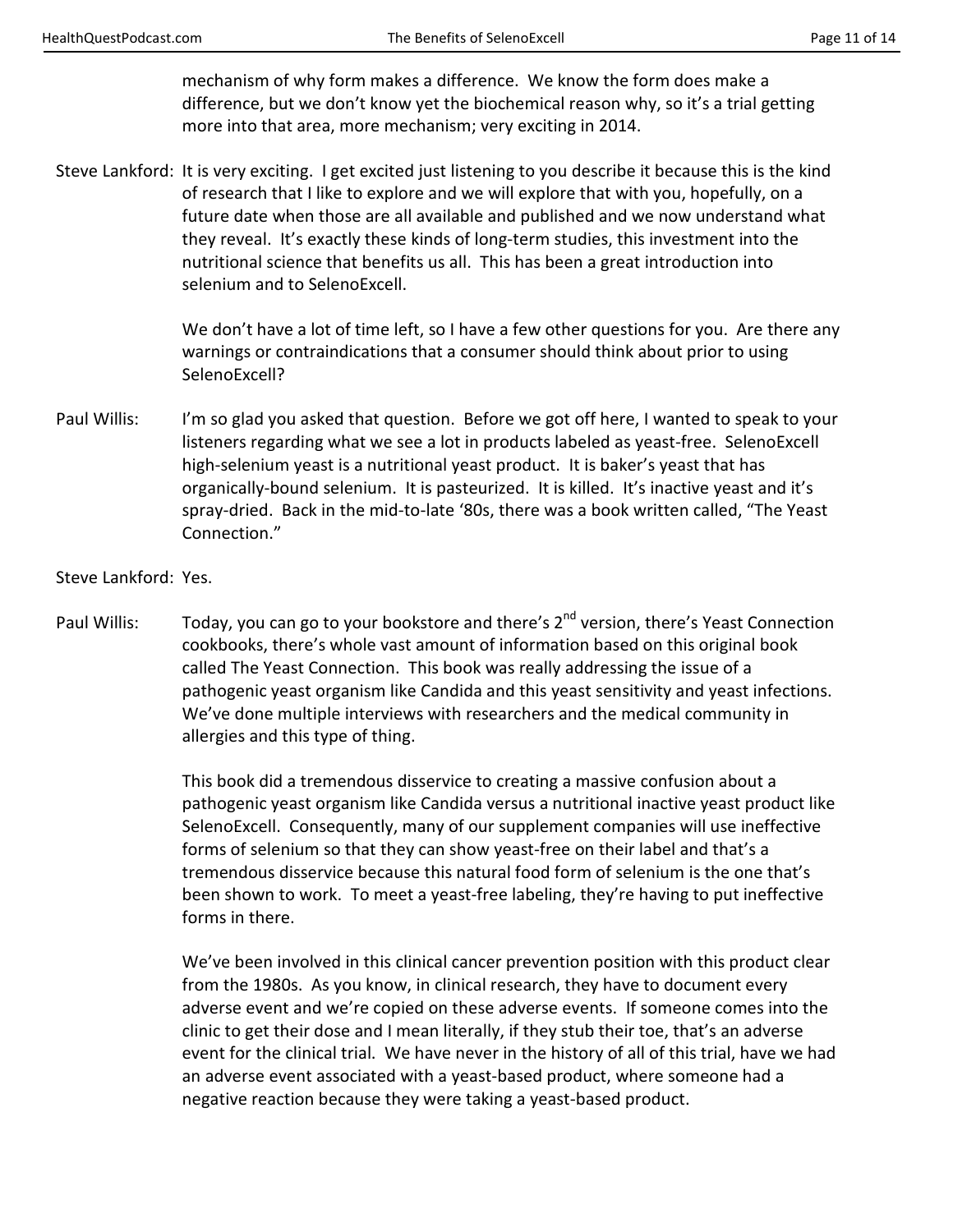That speaks volumes and it's so unfortunate that many of our products don't have the correct form of selenium in their product because they chose to label it as yeast-free. I'm so glad you asked that question because we try to educate the consumer that this yeast-based ingredient is not associated with that same pathogenic organism that was poorly reported to in that book, "The Yeast Connection."

Steve Lankford: That's a tremendously important point because you're right. There is a great deal of confusion over that term, that word "yeast." People who don't know will assume that all yeasts are equal and all yeasts do the same thing and that they're the same types and that's not the case. I'm glad that you made that point because we really need the consumer to look a little deeper in order to understand this science and to understand that there are these distinctions. Otherwise, they miss the benefits because they misunderstand.

> It's for a lack of knowledge that they suffer. You talk about it being a disservice and it has been because of this confusion, when in fact, yeast is a very good source of many important nutrients and is used in a lot of supplements. That's really a whole topic for another show, but I'm glad that you brought that up here. Are there any other issues that people should need to be aware of?

Paul Willis: The RDA, the recommended daily allowance for selenium is in the 55-75 range. We're talking about supplementation. We're supplementing at 200 mcg. The upper limit has been set by RDA at 400 mcg. Not that I'm recommending that individuals do this, but we've been in clinical trials that has individuals taking 800 mcg. There was even one arm of a prostate cancer trial where men for 14 months were taking 3200 mcg of SelenoExcell as an intervention for individuals that already had prostate cancer.

> I'm not recommending to your listeners that they take 3200 mcg, but it's a very safe form and we're not aware of any adverse effect of taking a supplemented level of 200 mcg of SelenoExcell. In 2009, we also had completed a grass approval with the FDA and that's generally regarded as safe, so that SelenoExcell can now be put into foodstuffs. We actually submitted that application to FDA for what's called a letter of no objection for grass status. We were the first form of any kind of selenium to be awarded that letter of no objection that it's safe to be placed in the foods.

- Steve Lankford: It's a wonderful endorsement. There are very few nutrients that have passed the bar relative to the FDA that your company has with this product. That's a very high standard and a high accomplishment and should give consumers a lot more confidence. There's as much good science here as there is for a lot of other nutritional products and a lot to be grateful for the research that you've done. We're very near the end of our time. I'd like to give you the last word. Is there anything that you want to make sure our listeners hear today that we haven't covered?
- Paul Willis: Mark, do you have anything you'd like to add?
- Mark Whitacre: The only thing I'd like to emphasize is that I urge your listeners and I challenge your listeners to learn about SelenoExcell. Go to the web site. There's a white paper that's one of the links under the added research section and it's one of the first links and to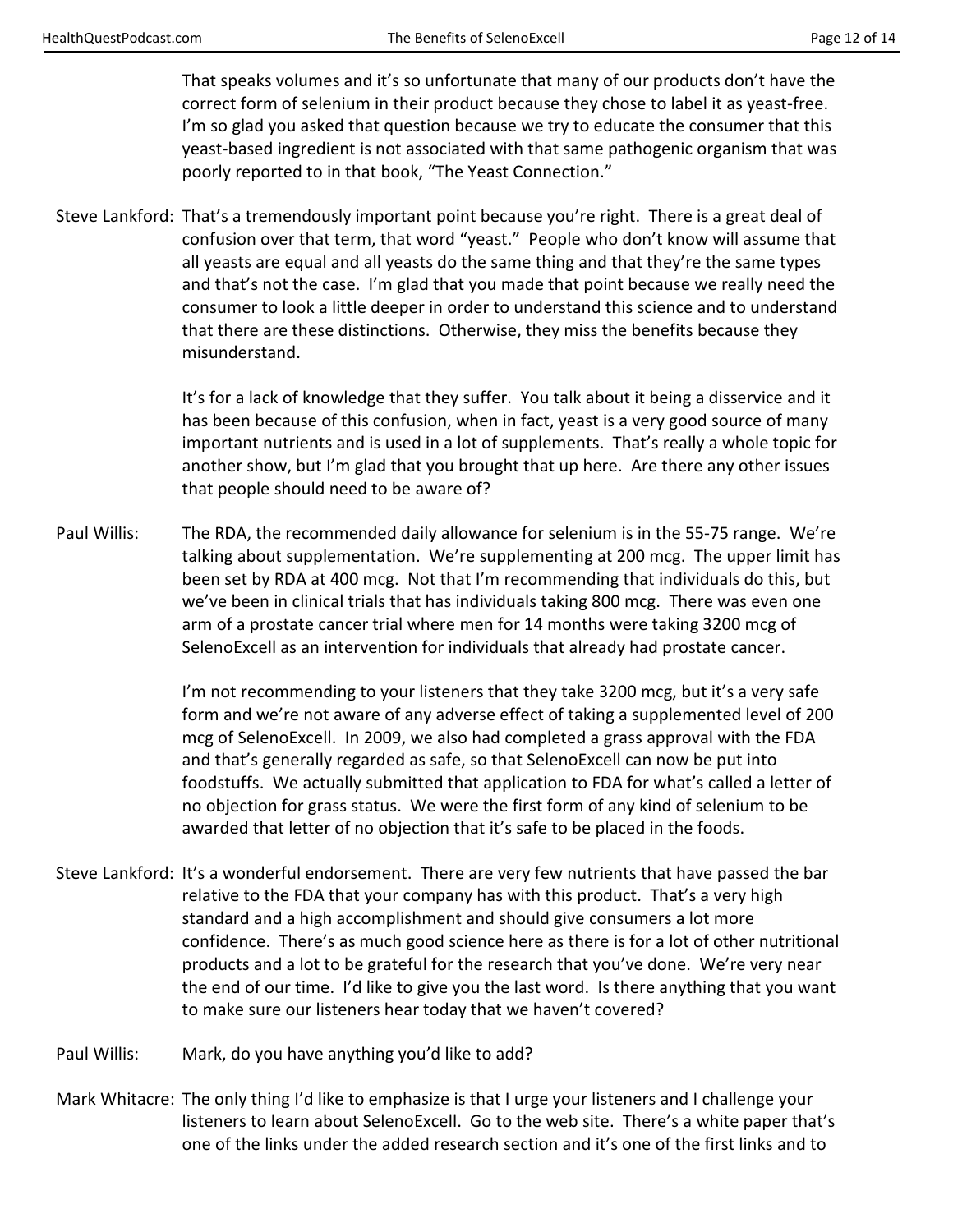review that white paper and review the references that are in that white paper, which one of those is the JAMA article and another one is the 2002 Penn State prostate cancer research. Go to the references themselves and review that and review those research articles.

 Really urge them to look at that because there are a lot of things in our health we can do to prevent. We have been a very treatment-oriented society in America the past several decades. You can see a shift in the last 5-10 years that we are becoming more of a prevention-oriented society.

 I really challenge your listeners and really urge your listeners to research it themselves, review the research data, explore the actual trials that have been published in peer reviewed medical journals and to really evaluate the opportunity of what a 200 mcg per day, that costs very little to do that, 200 mcg per day of SelenoExcell high-selenium yeast and what that could mean for an insurance to help prevent chronic disease such as cancer because the data really supports that.

We just urge your listeners, research it themselves and really explore it.

- Steve Lankford: I can confirm that the FDA is not very willing to give out anything on cancer claims to anybody, so the fact that you've passed that standard is very highly important in my mind.
- Mark Whitacre: It's a qualified claim and it should be. A qualified claim means that it's no guarantee it would do. There is a 63% reduction in prostate cancer, for example, in the JAMA trial. That means it didn't work for everybody, but a 63% reduction is still very significant.

Steve Lankford: Huge. It's a huge thing.

Mark Whitacre: More research is still needed and that's exactly what's being done. More research is happening and 2014 is going to be a huge year for more of that research.

Steve Lankford: I look forward to talking about it with you.

Paul Willis: In making a final comment here today, I'd like to reiterate consumer educating themselves is vitally important. I totally agree with what Mark has said. Look for ingredients that are research proven. The other critical thing is companies that are committed to formulate their products with research-based ingredients at the dosage level and they're committed to educate the customer by doing exactly what's happening here today, interviewing and getting information out there and disseminating information for the consumer.

> It's not only critical to educate yourself and then to understand the ingredient, but also, to look for those companies that are committed to having these research-based, quality ingredients available to their customers.

Steve Lankford: That's who I'm committed to is these companies that have a pedigree like yours which brings those ingredients to the consumers. Hopefully, we're going to help them understand the distinctions and why they can have confidence in SelenoExcell. We've